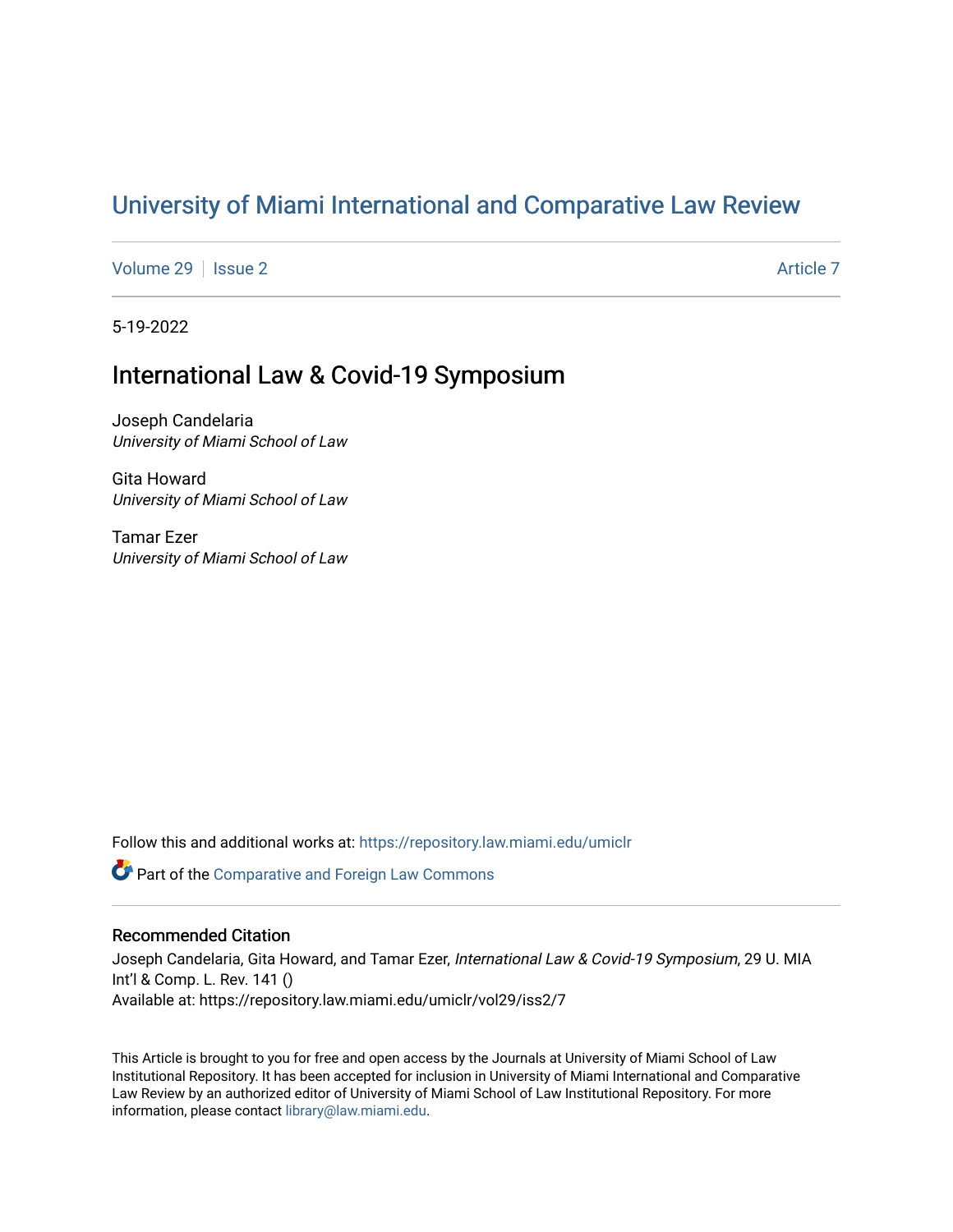# **INTERNATIONAL LAW & COVID-19 SYMPOSIUM APRIL 2021 UNIVERSITY OF MIAMI SCHOOL OF LAW**

*By Joseph Candelaria,<sup>1</sup> Gita Howard,<sup>2</sup> [Tamar Ezer](https://www.law.miami.edu/faculty/tamar-ezer)<sup>3</sup>*

#### BACKGROUND

The COVID-19 pandemic has sent shock waves through the international community, exposing systemic failures and highlighting injustices. At the same time, it has provided an opening to consider new approaches, including lessons for international law.

On April 12 and 16, 2021, the University of Miami School of Law International and Graduate Law Programs and Human Rights Clinic, in collaboration with the Human Rights Society, Health Law Association, Environmental Law Program, and *University of Miami International and Comparative Law Review* hosted a symposium on the impact of COVID-19 on international law. The **International Law and COVID-19 Symposium** specifically focused on the intersections of COVID-19 with human rights and public health, including state obligations towards vulnerable populations, rights restrictions to protect public health, environmental aspects, reactions by international and regional human rights bodies, and public health responses.

## MONDAY, APRIL 12TH

# Welcome

Dean Anthony Varona (*M. Minnette Massey Professor of Law*, *University of Miami School of Law*), welcomed students, staff, alumni, and distinguished guests to the event and expressed his gratitude to

<sup>&</sup>lt;sup>1</sup> Legal Intern with the Human Rights Clinic at the University of Miami School of Law.

<sup>2</sup> Student Fellow with the Human Rights Clinic at the University of Miami School of Law.

<sup>&</sup>lt;sup>3</sup> Acting Director of the Human Rights Clinic at the University of Miami School of Law.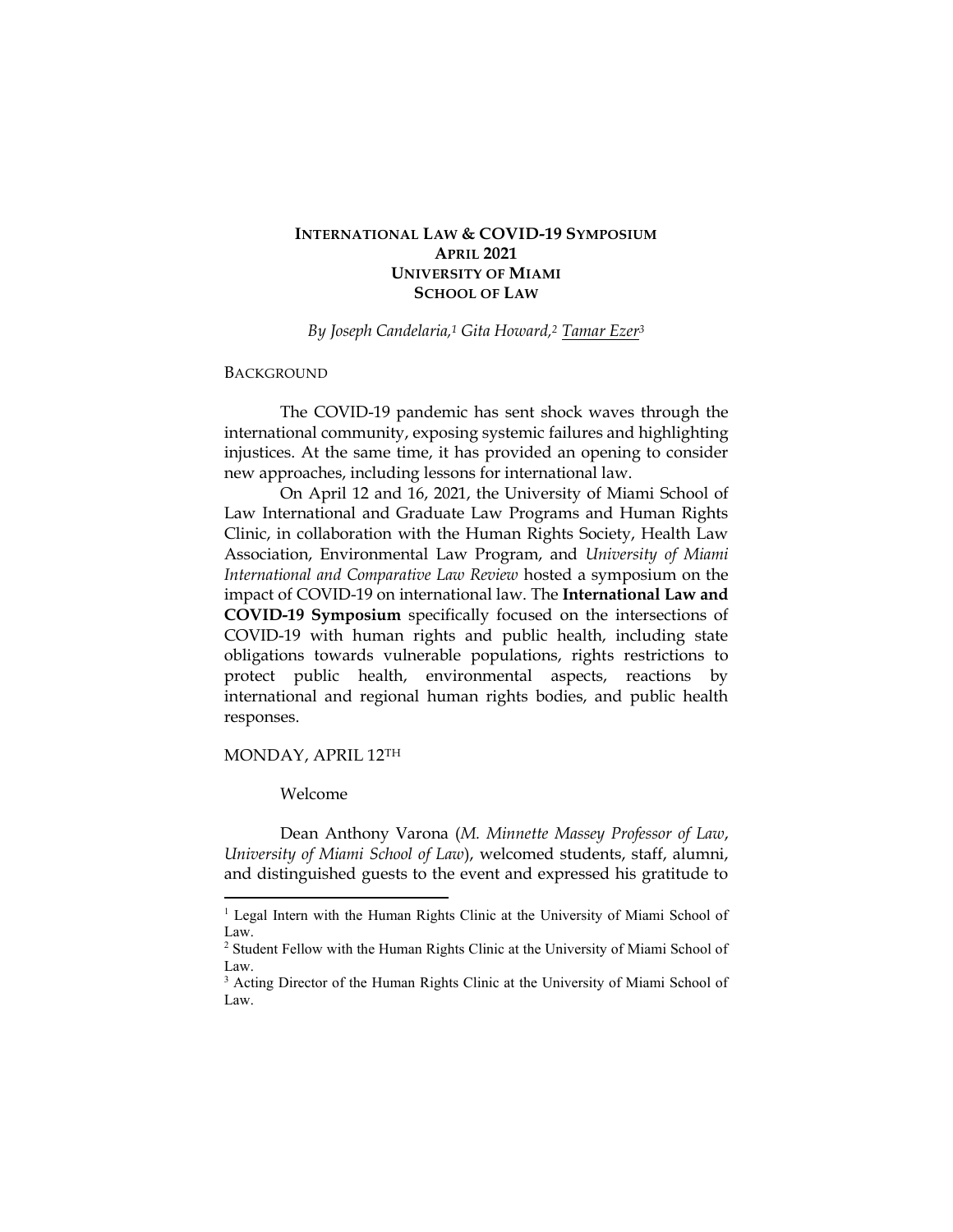the organizers, moderators, and panelists of the symposium. Dean Varona remarked that "COVID has impacted all of us personally from the way we learn, to how we work, buy groceries, attend conferences and symposia like this one, how we parent, and much more. **COVID-19 has revealed cracks in our social fabric—systemic failures—and has brought very serious injustices to light."** He also highlighted COVID's tremendous impact on international law, including on human rights and public health, areas of particular focus for the law school. He stressed lawyers' critical role in addressing the challenges brought on by COVID-19, and Miami Law's commitment to advocating for human rights at local, national, and international levels.

Next, Professor Bernard H. Oxman (*Richard A. Hausler Professor of Law, University of Miami School of Law*) commented, **"The nature of the symposium's topic is broad, urgent, and forward looking."** He expressed his hopes that the symposium would contribute to the understanding of the subject and its many facets. He underscored that although "institutions of governance are comprised of fallible human beings," the government has a duty to protect us at all levels from danger, including danger to life, health, and economic and social institutions. He noted that conduct normally intolerable in ordinary situations is allowed during emergencies. He prompted the audience to consider the role of express emergency exceptions and express limitations on responsibility. He emphasized, **"The job of lawyers and scholars is to learn how to do a better in dealing with the current pandemic and in helping to avert and manage future crises."**

#### Introduction: Building the Legal Framework

Dean Claudio Grossman *(Professor of Law, Dean Emeritus, Raymond I. Geraldson Scholar for International and Humanitarian Law at American University of Washington College of Law; Member, UN International Law Commission*) commented on the widespread impact of COVID-19: **COVID has impacted everyone, but not surprisingly, its burden has fallen most heavily on least developed countries and the most vulnerable.**" To address these disparities, "**Current fragmentation in international law needs to give way to harmonization."** Dean Grossman discussed the lack of a uniform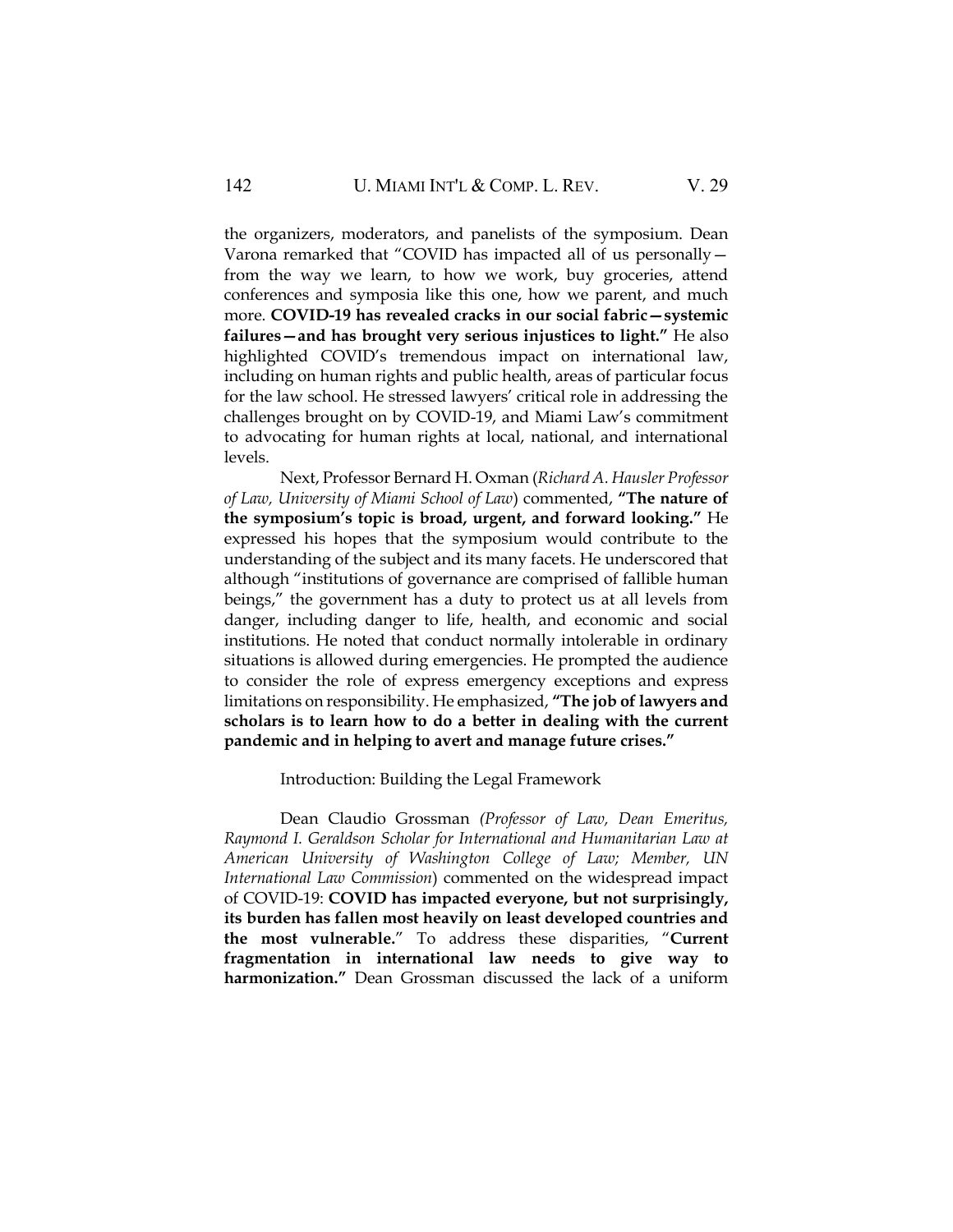system to coordinate international efforts. He noted that, with increasing globalization and interdependence, these types of events are likely to occur again in the future, so developing a coordinated response by the international community is imperative**.**

Dean Grossman stressed the need to enhance the role of international organizations, such as the World Health Organization (WHO). He noted the value of the 2005 International Health Regulations; however, he considers the 2005 IHR insufficient because they do not require States to take all possible actions to prevent health crises or react effectively when they take place. Therefore, strengthening relevant international organizations and their ability to operate in a multilateral framework is essential. In this regard, he pointed to cooperation, transparency, and responsibility as crucial principles. He also addressed the need for capacity building and global assistance so that all States can take preventive measures and prepare for the next global health crisis.

Dean Grossman further remarked on the consequences of failing to create an international legal order that respects human rights: **"COVID-19 is a gigantic wake-up call for all of us. If we fail to create a legal order that protects health, irrespective of economic status, nationality, religion, ethnicity, sexual orientation, and so forth, no one will be protected in the end."** He concluded, **"We all know that most likely the future occurrence of such catastrophic events is unavoidable. . . . Reacting is not only a question of values, but also a question of valuables. Acting together is imperative, not only based on our common humanity and good intentions, but also based on utilitarian reasons."**

#### Panel Discussion: COVID-19 and Human Rights Law

# *Introduction*

In introducing this portion of the symposium, Professor Tamar Ezer (*Acting Director, Human Rights Clinic, University of Miami School of Law*) reflected that the pandemic has had a profound impact on human rights, touching on every human right and highlighting stark structural inequalities. In many cases, failure to realize rights has become a life and death matter with regards to homelessness and domestic violence. At the same time, COVID-19 also presents an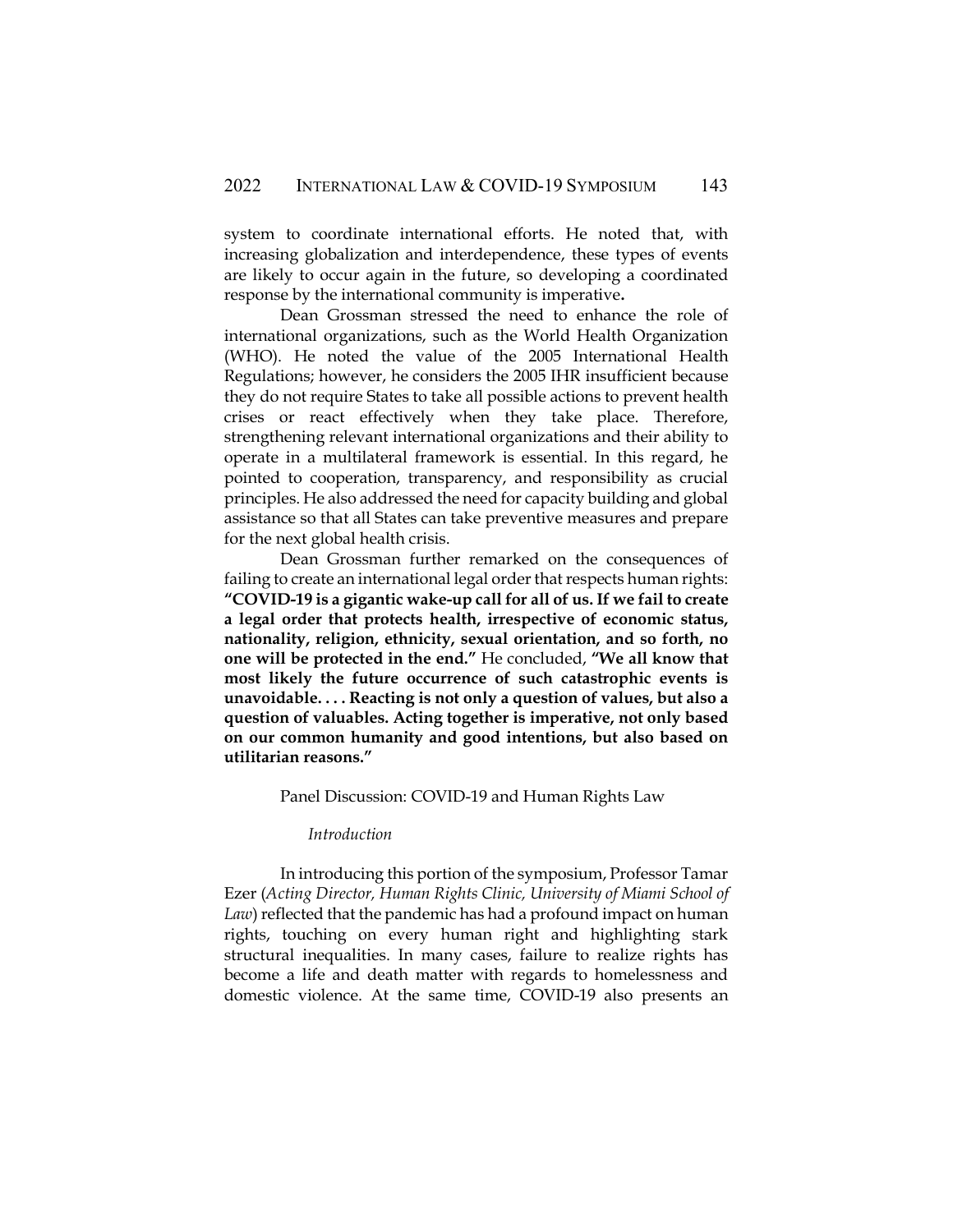opportunity to consider new approaches and ways to address systemic problems. Over a year since COVID-19 has upended our reality, the time is ripe to take stock and draw lessons. She then laid out that the panelists will discuss specific areas of human rights law that the pandemic affected, urging them to reflect on lessons from the local to the regional to the global.

# *State Obligations Toward Vulnerable Populations in Light of COVID-19*

Professor Ezer first focused on state obligations toward vulnerable population in light of COVID-19 and called on the former United Nations (UN) Special Rapporteur on the Right to Adequate Housing and Global Director of The Shift, Leilani Farha, to discuss the impacts of COVID-19 and responses regarding homelessness and housing. Ms. Farha began by noting that home or housing has been a central response to the pandemic. **"Around the world, home has become a frontline defense against the pandemic."** Thus, access to housing has a direct bearing on health and many people, largely in racialized and marginalized communities with crowded or insufficient housing, have been hit the hardest. Had States implemented the right to housing initially, then the pandemic would have had a much different impact.

In any case, Ms. Farha remarked, the pandemic itself should have triggered an international human rights response, ending homelessness. **"Homelessness is a prima facie violation of the right to housing. It is further a violation of a right to life with dignity."** States should have responded with improved housing conditions in informal settlements, strengthened tenant protections, long-term moratoriums on evictions, and recognition of the deep connection between monetary and fiscal policies and people's housing conditions. While some States have taken positive measures to address the pandemic's impact on homelessness, they are largely disjointed, and we have not seen a coordinated global response to comply with international human rights obligations. However, Ms. Farha is encouraged by the actions by individuals across the world who have shed light on these issues and who are demanding and claiming their human rights.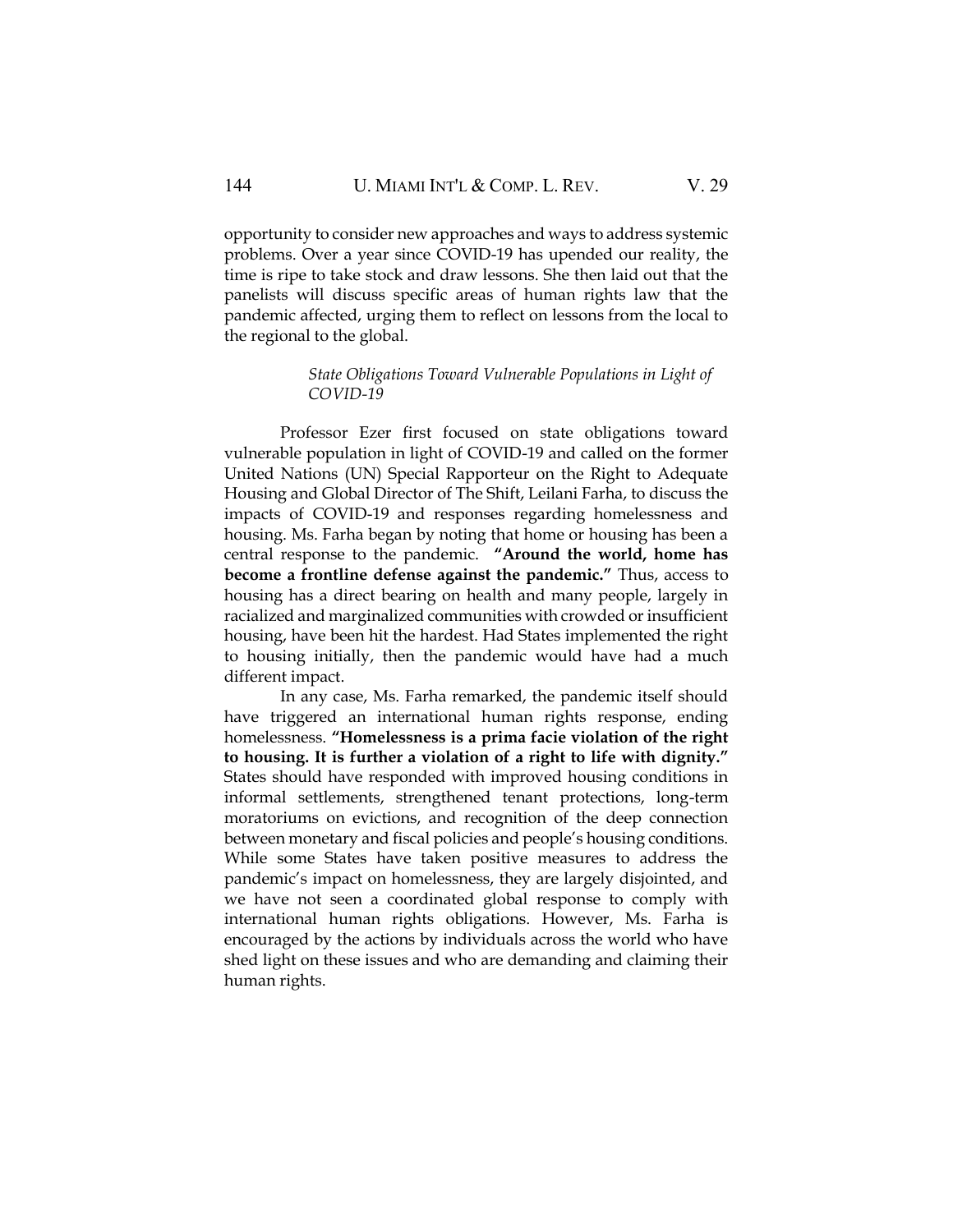Next, Professor Ezer turned to Professor Caroline Bettinger-López (*Professor of Law and Director, Human Rights Clinic, University of Miami School of Law*) to discuss the pandemic's impacts and responses regarding another vulnerable group, domestic violence survivors. Professor Bettinger-López began by noting that, in fact, we are grappling with three concurrent pandemics: the COVID-19 pandemic, the domestic violence pandemic, and the pandemic resulting from racial and social injustice, particularly as these phenomena take shape in the criminal legal context. During times of crises, existing inequalities are exacerbated, leading to disparate health, safety, and social outcomes for low-income, marginalized, and other vulnerable populations, especially domestic violence victims.

Professor Bettinger-López further challenged human rights bodies to broaden their response to domestic violence. Human rights bodies have traditionally attempted to address domestic violence through the "due diligence framework," requiring States to prevent, investigate, punish and provide reparations for acts of violence, which puts emphasis on the state's criminal legal apparatus. However, there is a disconnect between how the framework is being applied and the needs of domestic violence survivors. A study conducted by Miami Law's Human Rights Clinic on the pandemic's effect on domestic violence survivors and providers in South Florida revealed that providers are finding clients less safe than ever before, and that people are more hesitant to engage with the police. Instead, survivors are seeking access to basic necessities, such as housing, transportation, and childcare. Professor Bettinger-López thus suggested that human rights bodies expand the due diligence framework to explore alternatives to criminalization and focus on the realization of survivors' economic and social rights.

Next, Commissioner Antonia Urrejola Noguera (*President, Inter-American Commission on Human Rights*) discussed how Indigenous peoples have been affected by the pandemic. Commissioner Urrejola Noguera related that Indigenous communities in voluntarily isolation, are generally at greater risk from infectious disease through contact, which the pandemic has been amplified. The right to self-determination requires respect for these groups' isolation, which the extractive industry has violated. She further stressed that Indigenous groups are entitled to health care that is culturally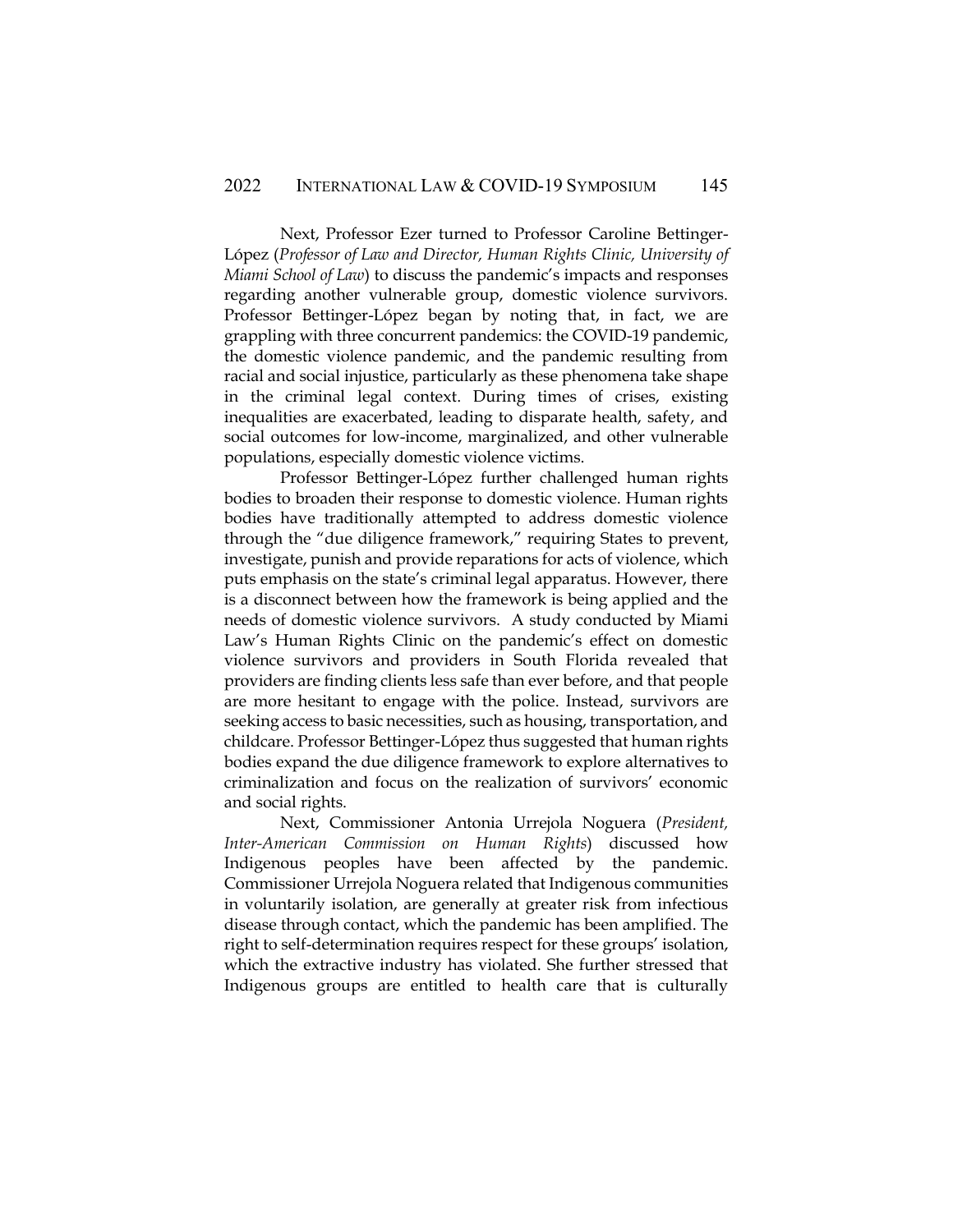appropriate, including provision of traditional medicine, and that States must collaborate with communities to best meet their needs. As the previous speakers underscored, the pandemic has deepened structural discrimination, including difficulties faced by Indigenous peoples in accessing basic health care and water. Commissioner Noguerra concluded, **"We are now grappling with a triple pandemic, impacting humans, the environment, and the economy."**

# *Impacts and Responses to COVID-19 and the Environment*

Professor Ezer next turned to Professor Nilüfer Oral (*Director, Centre of International Law, National University of Singapore; Law Faculty, Istanbul Bilgi University; Member, UN International Law Commission*), to deepen the discussion on the environment and COVID-19, which she described as a "global calamity." Professor Oral pointed to the human right to a healthy environment, enshrined in the Stockholm Declaration. She explained that scientists have warned of the harms of human interference in our ecological systems, leading to a loss in biodiversity. Deforestation and human encroachment into animal habitats increase intermingling, leading to the transfer of 3-4 new diseases from animals to humans per year. Moreover, environmental degradation has worsened the impact of the pandemic through pollution, which weakens people's lungs and respiratory systems. Professor Oral echoed Dean Grossman's description of a fragmented response to COVID, while also noting that moments of crisis could be moments of opportunity. She advocated for the creation of a single institution responsible for global wildlife health and diseases, as these issues will continue to occur.

#### *Rights Restrictions in the Name of Protecting Health*

To discuss rights restrictions to protect public health, Professor Ezer turned to Professor Charles Jalloh (*Professor of Law, Florida International University College of Law; Member, UN International Law Commission*). Professor Jalloh endorsed Professor Oral's point about turning moments of crisis into moments of opportunity, advocating for development of a new cooperative framework between States, and a new global treaty on pandemics. While international human rights conventions allow countries to restrict or suspend certain individual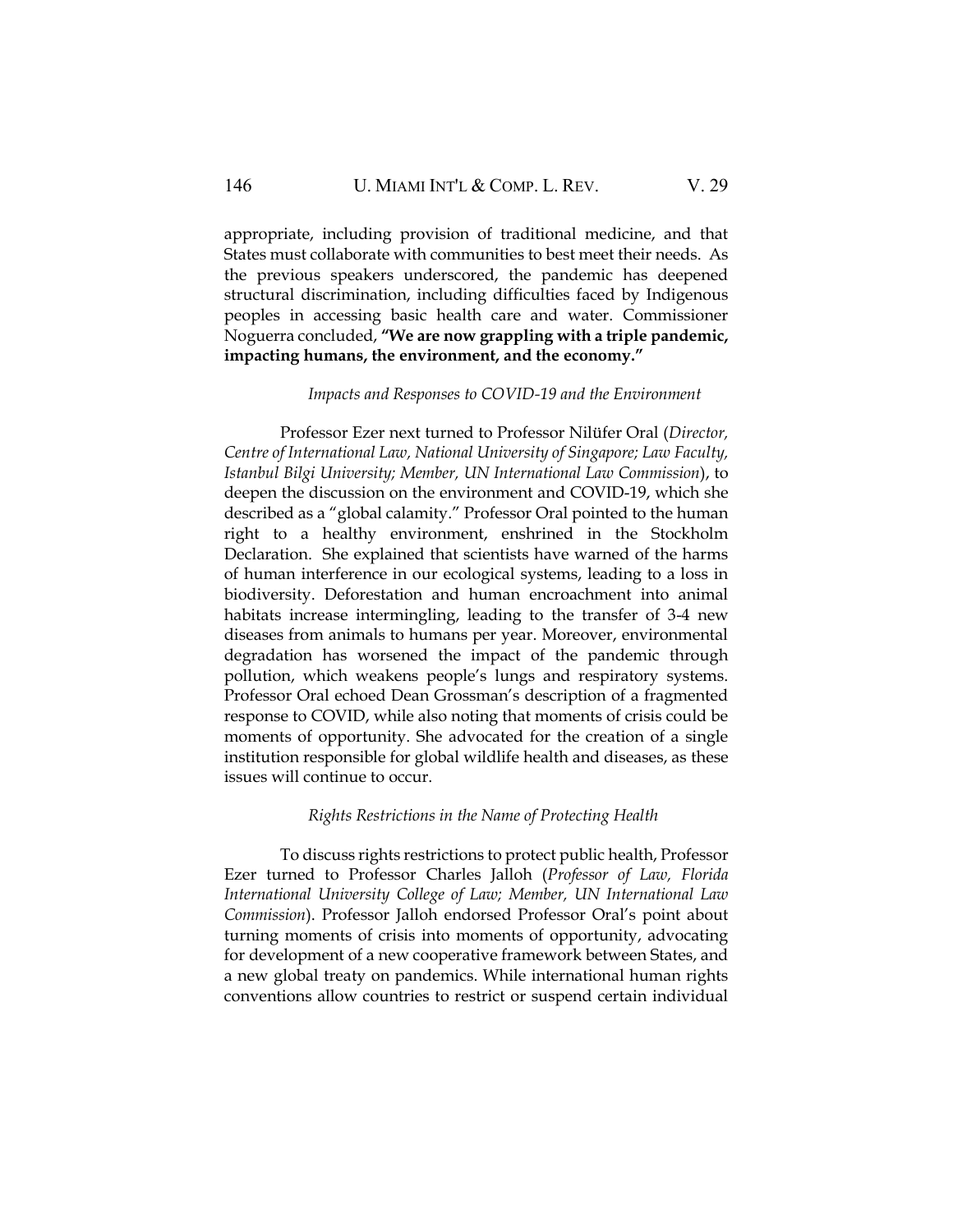rights times of crisis, countries may not disregard human rights completely. For example, Article 4 of the International Covenant on Civil and Political Rights (ICCPR) permits States Partiers to derogate from the ICCPR so long as the derogation is for a "public emergency that threatens the life of the nation." Additionally, although national including Constitutional laws also regulate public emergencies and may be relevant, from the perspective of international law, States must calibrate responses to the threat with which they are dealing. Any limitations and derogations must be temporary, in good faith, necessary, and applied in a nondiscriminatory fashion. As part of this, if a State wishes to avail itself of permissible derogations under the ICCPR, it is procedurally required to notify other States Parties through the Secretary-General of the United Nations (as treaty depository) specifying the derogation and the reasons for the derogation with the further duty to notify when the derogation is terminated. The record of state compliance with this procedural requirement is not encouraging. Significantly as well, countries may not limit or derogate from the fundamental right to equality or the right to life or to be free of torture or freedom of thought or religion. Indeed, under Article 4 of the ICCPR, even in times of public emergency, a State cannot derogate from these fundamental rights enshrined in articles 6, 7, 8, 11, 15, 16, and 18 of the ICCPR. Despite the existence of these rights, some States have been accused of violating them, for example, the right to life in the context of enforcement of COVID-19 restrictions. In addition, across the world, COVID-19 has disproportionately affected women, children, racial and other minorities, effectively the same groups that have also borne the brunt of the disease, as Ms. Farha, Professor Bettinger-López, and Commissioner Noguera highlighted. Prof. Jalloh urged the international community to "create the framework of legality in terms of dealing with the gaps we have seen in the diverse areas of international law," using the lack of institutional organizations available to address environmental issues noted by Prof. Oral as an example.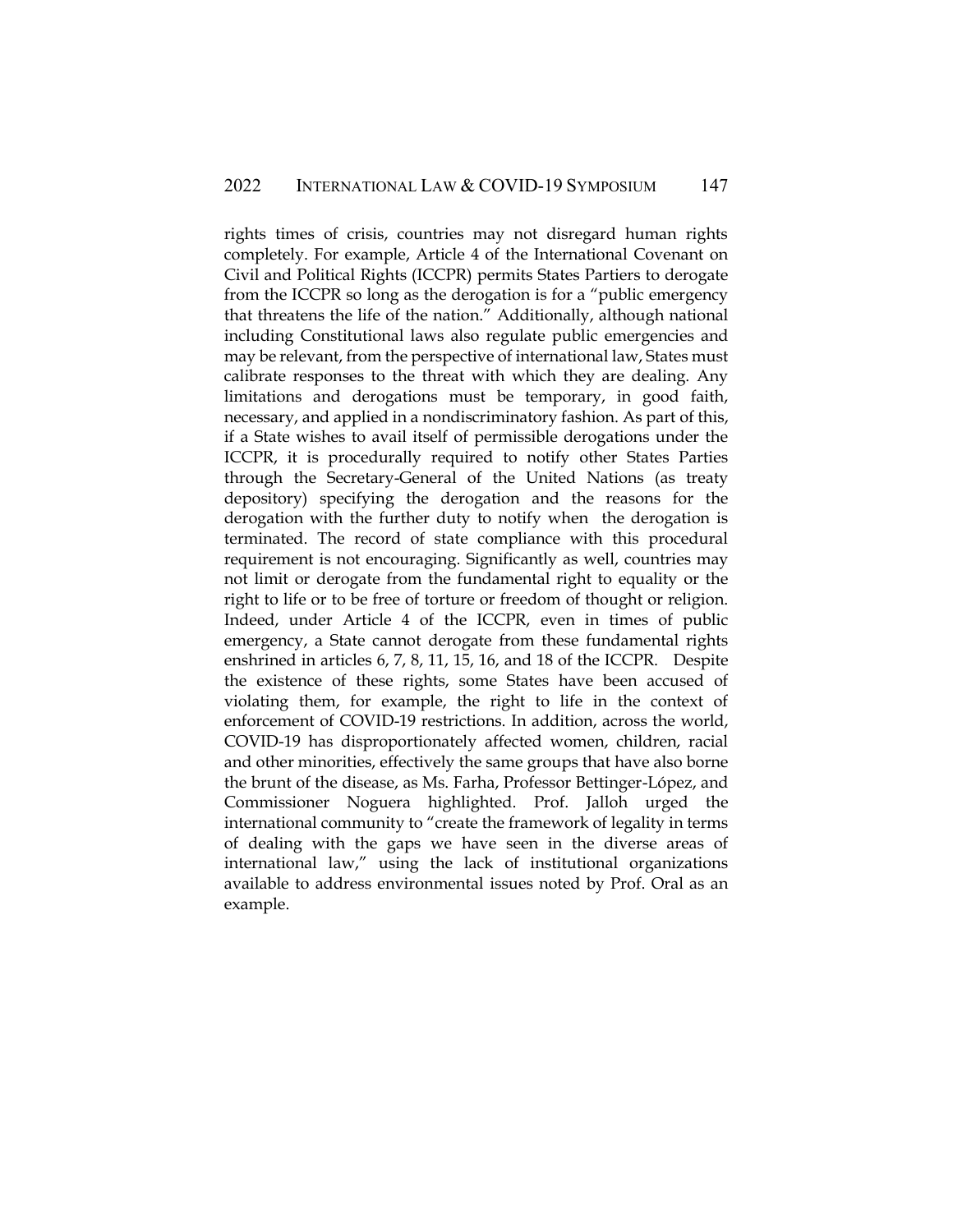#### *Responses to COVID-19 by the United States Supreme Court*

Further with regards to the balancing of rights and public health concerns, Professor Ezer turned to Professor Madeleine Plasencia (*Visiting Professor of Law, University of Miami School of Law*) to discuss responses by the United States (U.S.) Supreme Court. Professor Plasencia noted that during the pandemic, businesses, schools, and other covered entities have had to navigate three categories of people congregating: people who behave as they normally would, people who have medical conditions that make them at high risk of complications from COVID-19, and people who have already contracted COVID-19 and are experiencing symptoms or have recovered. Because pandemics "threaten the ties that bind communities together," previous jurisprudence developed to address the AIDS epidemic protected the second and third groups against the first. However, now the Supreme Court is concerned with discrimination against people in the first group, who would like to proceed as usual, rather than protecting the vulnerable people in the other two categories. Justice Elena Kagan stated that "public health decisions should be made by health experts based on scientific evidence," and that instead the Court's current trend "defies the factual record." Now, instead of continuing "the long history of state regulation in the area of contagious diseases" to protect vulnerable groups, a majority of the Court is now engaged in "defying the record, not making COVID-19 the basis for a new disability protection jurisprudence, but rather a new contagion non containment jurisprudence."

# *The Role of International and Regional Human Rights Bodies*

Professor Ezer asked the speakers to reflect on the role of international and regional bodies in response to the impacts of COVID-19. Commissioner Urrejola Noguera remarked that international organizations are "absolutely crucial" in the face of novel challenges that the pandemic brings to States and the entire world. From the perspective of the Inter-American Commission on Human Rights, she stated that international human rights organizations need to try to on the one hand to understand the challenges that States are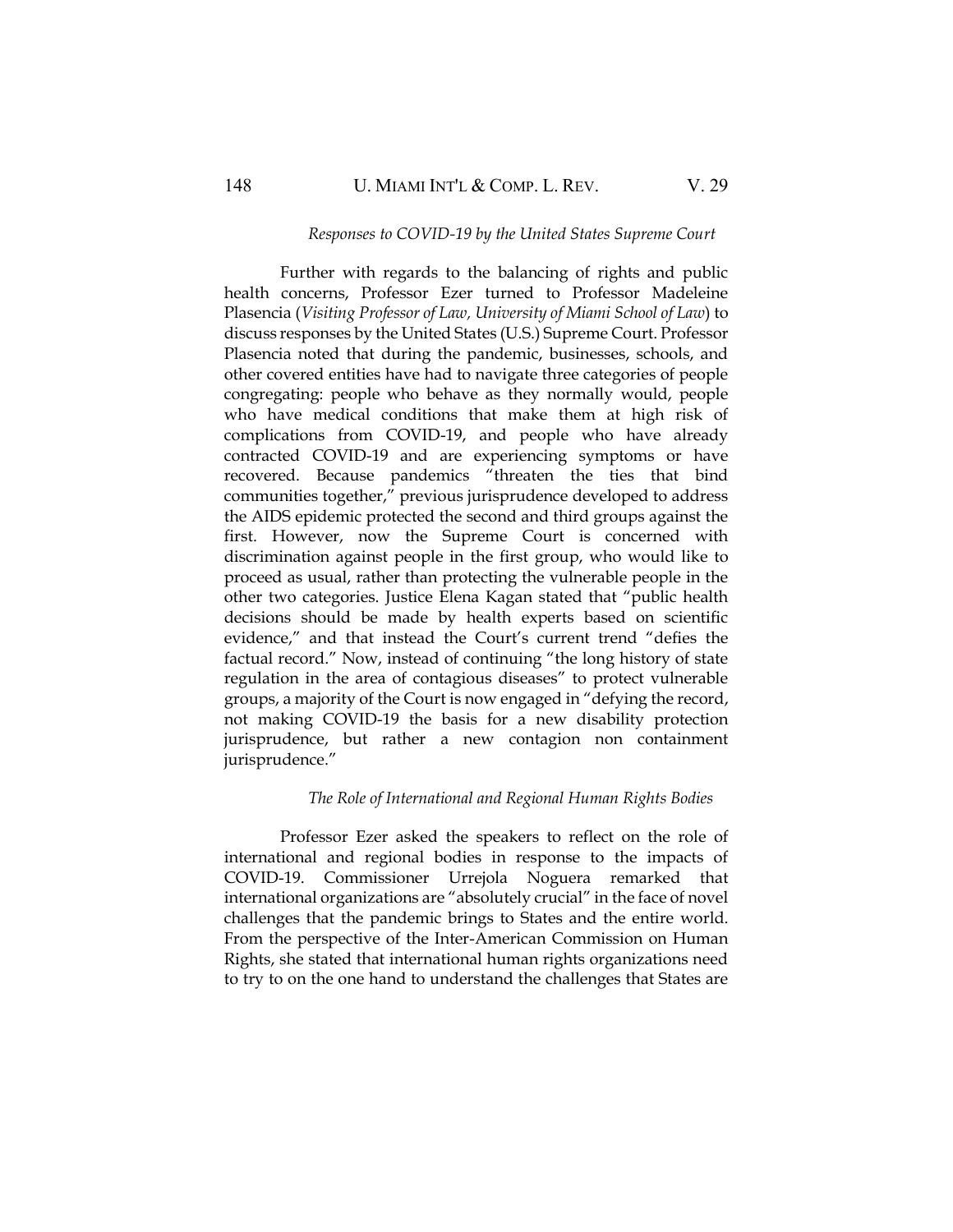facing, while also reminding States of the human rights framework that they must operate within. She noted that the Inter-American commission has offered guidance through recommendations to States and private enterprises, a resolution on the pandemic and human rights, and resolutions on vaccine distribution and intellectual property.

With regards to the international human rights system, Ms. Farha echoed Professor Grossman that the pandemic has affected "every area of international law," requiring a response by the various international bodies. However, because these responses were disjointed, she endorsed Professor Jalloh's call for a new, cooperative international legal framework. Nationally, Ms. Farha called for governments to "get on board and start recognizing the human rights dimensions and implications" of the pandemic.

Professor Jalloh then noted that the pandemic has been a "multifaceted problem and unprecedented crisis," generating a response by States, regional bodies, and international institutions, which is hopeful. Professor Jalloh also highlighted the link between the "global stress we are placing on the environment and human existence," requiring immediate action. He found it encouraging that the UN General Assembly has called on all UN organs and all States to think about what we can do to be better prepared to address the next crisis. This requires strong international frameworks, as well as support for the WHO, which has responded under very difficult circumstances. Yet, the deepening of cooperation and clarification of international law also will potentially implicate the work of other bodies such as the International Law Commission where he and several of the panelists had the immense privilege to serve. The Commission, which has the mandate to assist the UN General Assembly with the promotion of the codification and progressive development of international law, could address the systemic aspects of pandemic that are not regulated under the WHO's specialized regime principally set out in the 2005 International Health Regulations. Lastly, Professor Jalloh echoed Ms. Farha's sentiments that "no matter what we create or what legal framework we put up, if the States do not follow through with their obligations and change their mindset, then we will end up in the same position." Dating back to World Wars I and II, catastrophes also create opportunities for collaboration and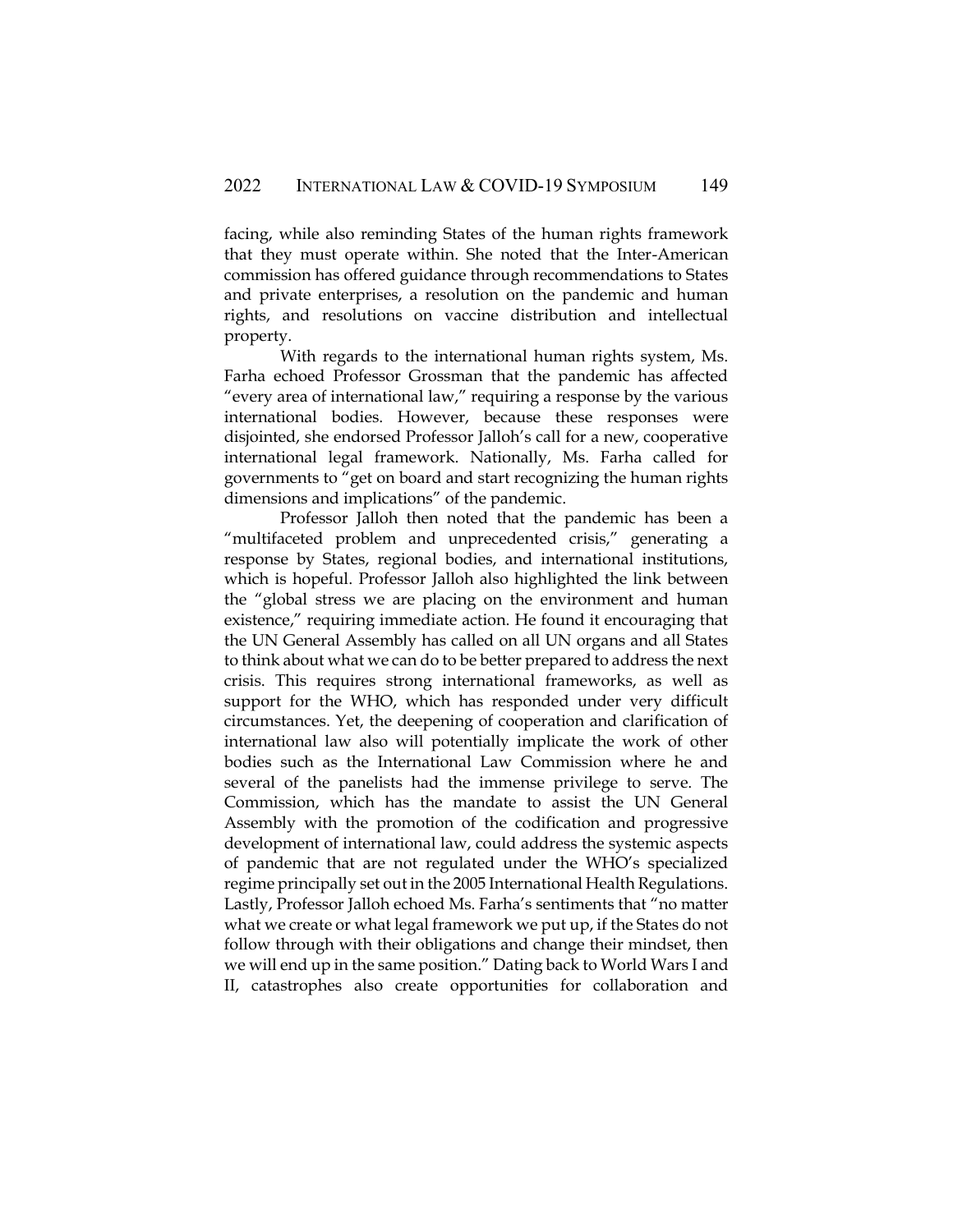organizations to respond. While he hopes that the current pandemic will lead a better legal framework, he is especially looking for States to "fulfil their obligations to human beings."

In response to a question about how the international human rights law community should deal with global capitalism, deforestation, and homelessness, Professor Oral recognized, "**Consumer demand and our over exploitation and use of natural resources is a pandemic itself.**" She further lamented, "We have so many international instruments and institutions in place, but what we seem to be lacking at the national levels is some kind of adequate political will, and if the pandemic does not do it, I'm not sure what will." She then stated that we need to reexamine our institutions and ensure that the necessary cooperation and solidarity are present internationally. She concluded, "We may not be able to end global capitalism, but we can change our behaviors." Accordingly, maybe the pandemic will shift people's attention and efforts towards environmental and human rights concerns.

#### *Recovery from COVID-19*

Professor Ezer invited the panelists to share reflections on important considerations for recovery from COVID-19. Professor Plasencia raised the need to address the effect of COVID-19 on another vulnerable group, people with disabilities. During the pandemic, people with disabilities have been at higher risk of infection, as well as disproportionately impacted by institutional barriers that are "reproduced and exacerbated in the COVID-19 response," including greater susceptibility to the negative effects of COVID-19 and increasing isolation by dependence on others for support during the lockdown. Institutions that are supposed to help them are overwhelmed. Professor Plasencia further highlighted that women with disabilities face higher rates of domestic and sexual violence and noted the disproportionate impact of the pandemic on prisoners with disabilities and persons with disabilities without adequate housing. For a recovery from COVID-19, it is imperative to address these issues.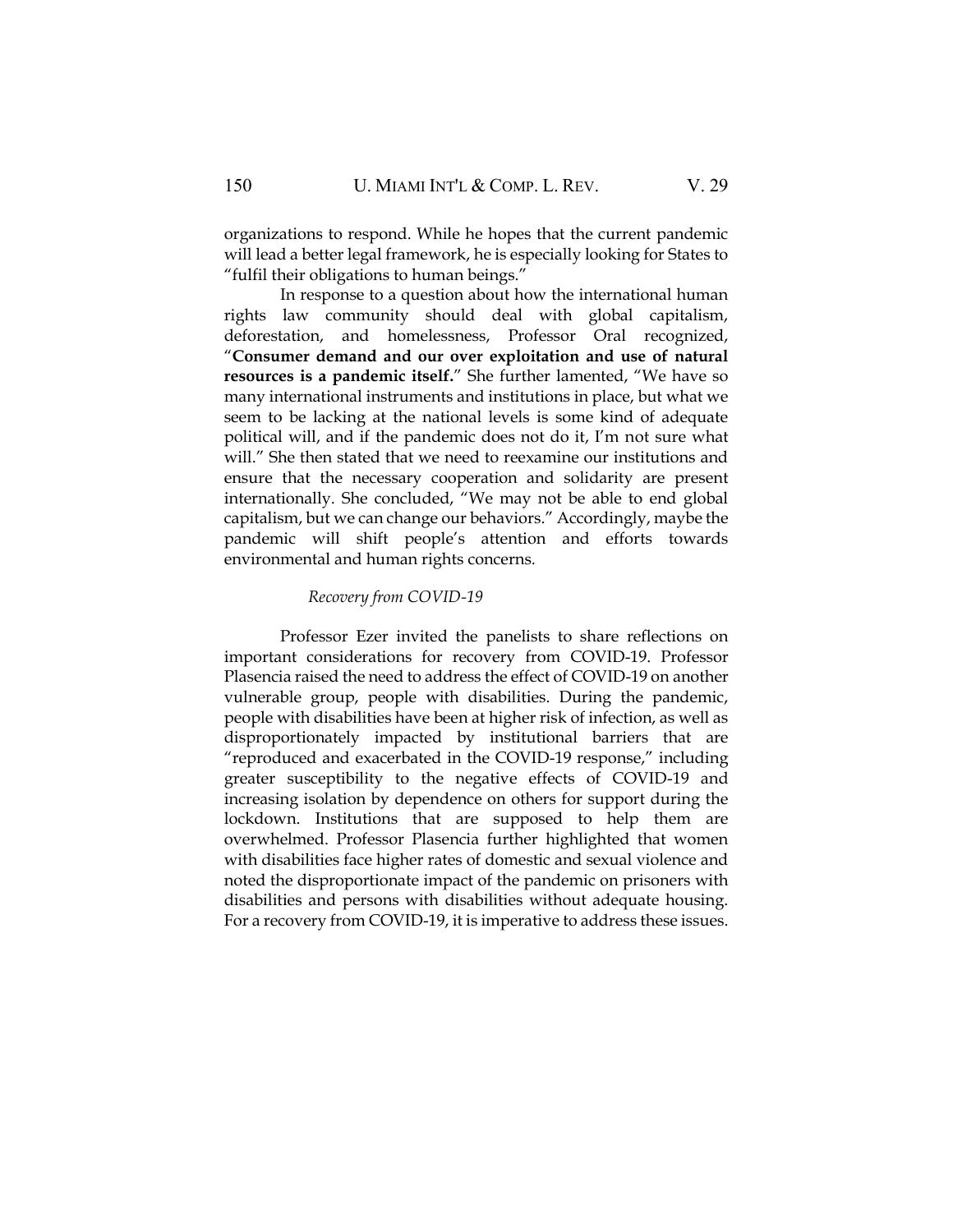#### *Closing*

To close, Professor Bettinger-López underscored the "importance of having an intersectional approach that the entire panel embodies" to address the multiple dimensions of the pandemic and its impact on international law. Going forward, "regardless of whether it be through the direction of development of a new treaty or using existing mechanisms, one must take a multidimensional and interdependent approach."

Professor Ezer then thanked the panelists for their insightful remarks, highlighting critical issues, and Miami Law staff for smoothly overseeing the logistics. She encouraged participants to stay tuned for a special symposium issue of the *University of Miami International and Comparative Law Review*, deepening analysis of the various topics discussed.

# FRIDAY, APRIL 16TH

#### Introductory Remarks

Professor JoNel Newman (*Professor of Clinical Legal Education and Director, Health Rights Clinic, University of Miami School of Law*) welcomed participants. She referred to the previous symposium session, noting that it challenged us to draw lessons from the COVID-19 pandemic to address systemic gaps and be more prepared for the next global crisis, which is "a when, not if situation." She further linked the previous panel focused on human rights with the current panel focused on public health, indicating that respect for human rights is also good public health policy and in line with evidence-based care.

# Panel Discussion: COVID-19 and Public Health Law

# *Introduction*

Professor Gabriel Scheffler (*Associate Professor of Law, University of Miami School of Law*) welcomed and thanked everyone for joining. He stated that COVID-19 has had numerous intersections with public health with both domestic and international implications. However, "one important through-line" is the need for an equitable to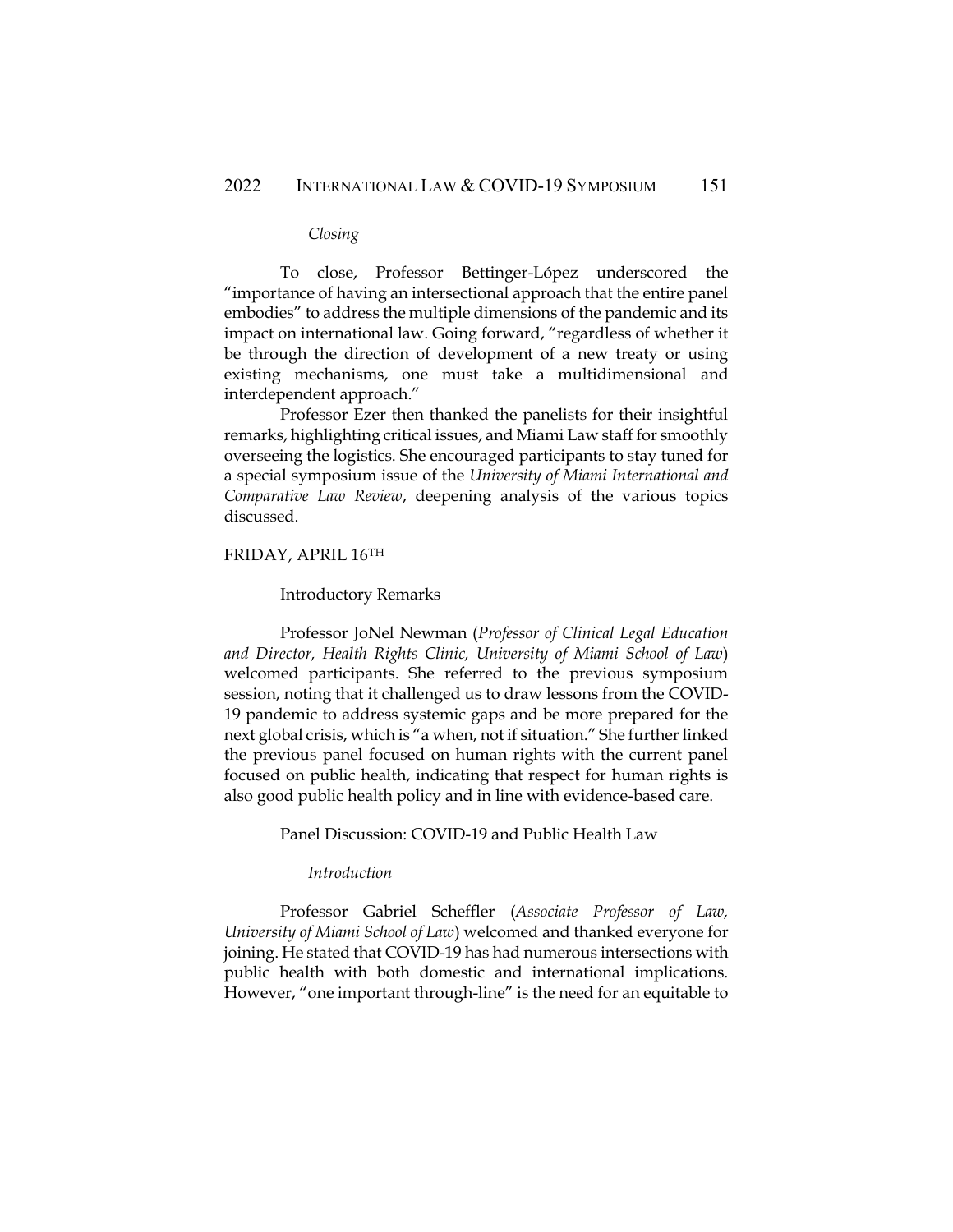response. "**The pandemic has both reflected and exacerbated existing inequalities with respect to its health and economic disparities."** He noted that some legal and policy responses have addressed inequities, while others have further compounded them.

#### *Gender and the COVID-19 Pandemic*

Professor Aziza Ahmed (*Professor of Law, Northeastern University School of Law*) discussed gender as it relates to COVID-19, as well as pandemics more generally. First, she pointed to the need to account for intersecting discrimination and disaggregating data by both gender and race. While data shows fewer women than men dying from COVID, further disaggregation by race reveals that Black women are dying more than any group of men, underscoring the importance of understanding the interaction between gender and multiple identities shaping health.

Second, Professor Ahmed explained how gender impacts the ability to mitigate the risk of contracting COVID. She stated that women's greater involvement in care work leaves them particularly exposed and unable to mitigate personal risk. She also noted that social and political components of minority status can play a role in contracting COVID. For instance, minorities in industrialized countries are more likely to live in intergenerational and joint households, where social distancing is not as effective. Women who are migrants or incarcerated face additional COVID risks, including discrimination in health care. With respect to material and distributional effects, Professor Ahmed remarked that the resounding impact of COVID on women and girls includes increased poverty, with women more likely than men to lose employment, food insecurity, and gender-based violence.

Professor Ahmed then proposed recommendations for the way forward, including focusing on structural drivers of pandemics to mitigate risk, paying attention to and attributing importance to care work, pushing for further disaggregation of COVID data beyond sex, and ensuring an inclusive gender perspective on the COVID crisis. She recommended, **"Listen to social movements, feminists, racial justice advocates, and migrants that are calling for a different way of responding to the pandemic."**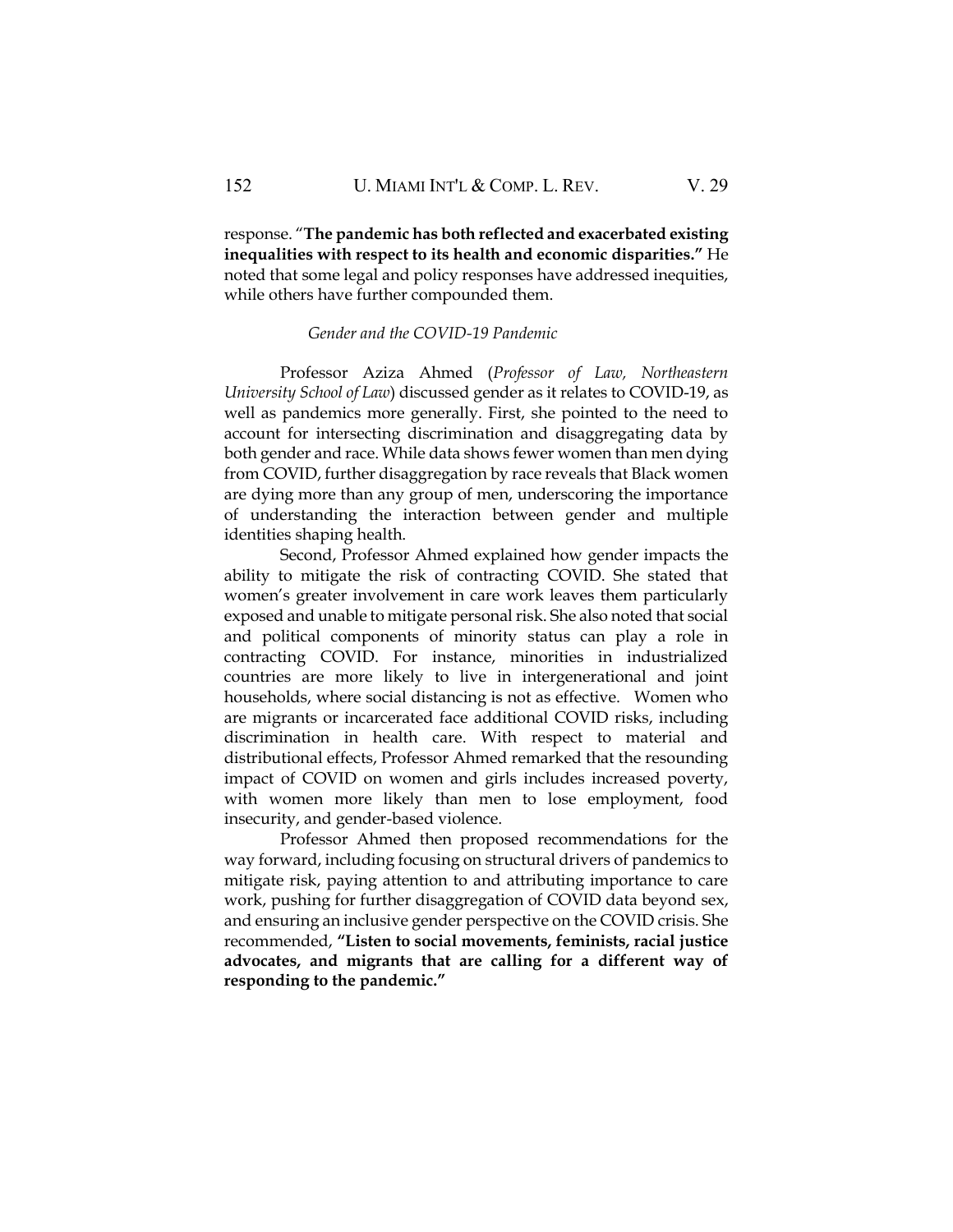#### *The Domestic Public Health Response to COVID-19*

Emely Sanchez (*MPH, JD Candidate, Health Law Association President, University of Miami*) addressed the domestic public health system and its response to the pandemic. Ms. Sanchez noted that the public health infrastructure, including its workforce, is severely underfunded with a gap of \$4.5 million. While funding to public health departments is given to address emergency outbreaks, it is later reapportioned with a change in legislative priorities. Adequate infrastructure, however, requires continuous funding.

Ms. Sanchez next discussed the need for public health and policy analysis and strategic communication skills to strengthen the public health workforce. Public health professionals need to understand the policy process and engage with the various levels of public authority. She said, **"The pandemic has shown that public health professionals need the ability to understand, use, and explain public health law and policy, and this needs to be an ongoing part of their training and development."** Persuasive communication is further critical to the public's understanding of public health law and policy and building public trust.

Ms. Sanchez also highlighted the need for technology and data collection. She noted that one of the largest areas of growth during the pandemic has been the reliance on technology. She explained that the lack of data modernization has led to a lot of backlog and delay, with local and state health departments still relying on paper methods. Furthermore, she underscored that public health's lack of data infrastructure to connect with government agencies can lead to a greater loss of life. She noted the Center for Disease Control and Prevention (CDC)'s proposal to improve data modernization and bring together state, tribal, local, and territorial partners to increase public health surveillance and the exchange of data. The CDC is further launching a cloud-based system that will connect with hospital laboratory and public health department data, aiming to detect the next outbreak or potential pandemic.

Lastly, Ms. Sanchez discussed the need for increased data to tackle structural inequities highlighted by the pandemic. COVID-19 has had a disparate impact on people of color, leading to greater rates of hospitalization and death. In fact, in 2020 States and localities began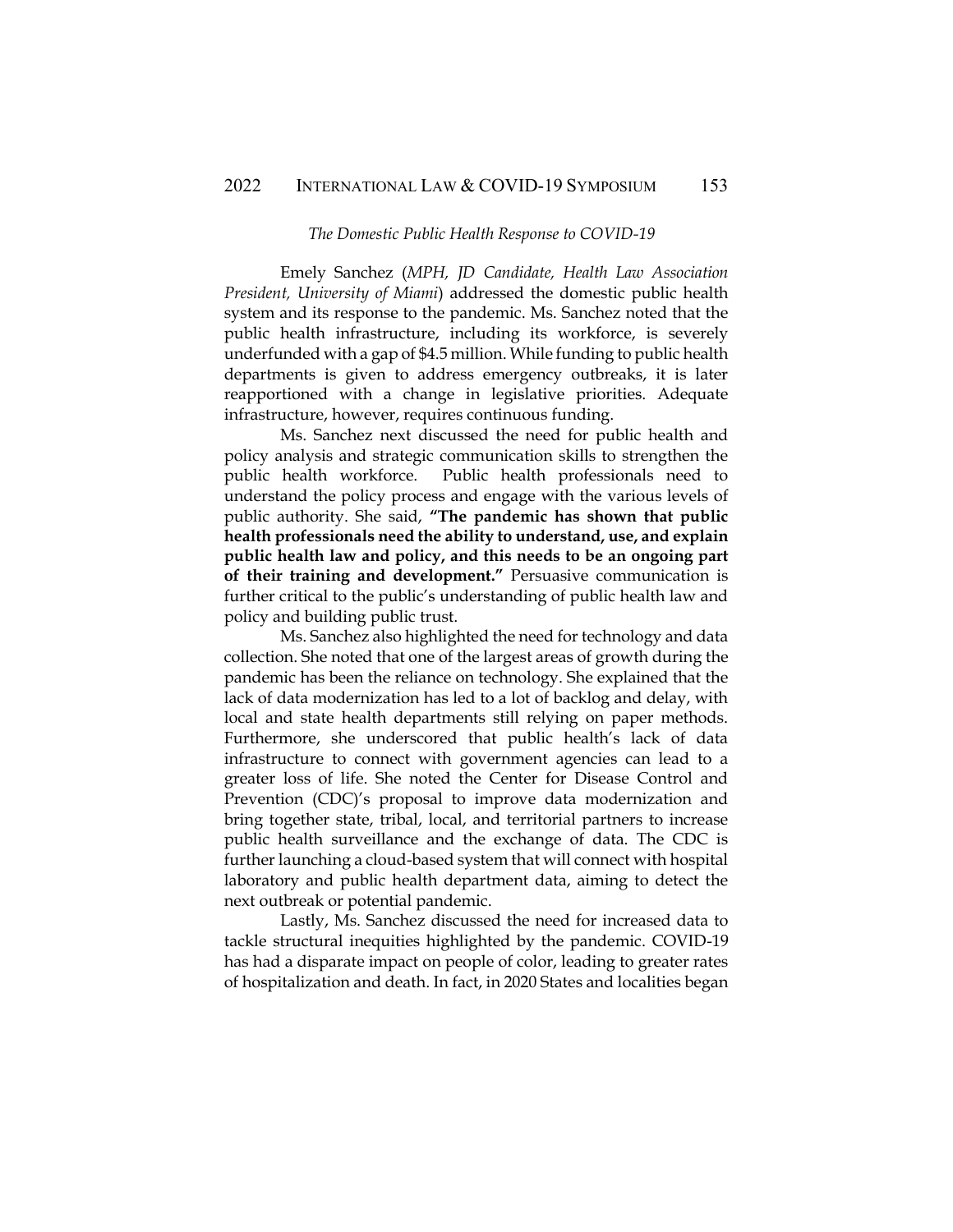to declare racism a public health crisis. We need data disaggregated by race and ethnicity to address and prevent these disparities. One positive development is that in 2020, the CDC updated its ten essential public health services to put equity at the center. Ms. Sanchez urged, **"Public health can be used as a tool for social justice to create inclusive health policy to address persistent structural health disparities."**

# *COVID-19 and the Need for Global Health Infrastructure*

Eric A. Friedman (*Global Health Justice Scholar, O'Neill Institute for National & Global Health Law, Georgetown University Law Center*) focused on how improved global governance is needed to prevent or mitigate pandemics and other health emergencies in the future. Mr. Friedman remarked that **"COVID-19 provides an opportunity to build back better, with human rights at the core of a transformed global governance for health."** He explained, **"Trust is an absolutely vital asset to global health security."** He stated that such trust would lead to greater tolerance of behavioral or social interventions like social distancing, mask wearing, and vaccine uptake. Building this trust requires addressing social determinants underlying inequities, access to universal health care, and adherence to the principles of accountability, participation, and equality.

Mr. Friedman first discussed the need for a [Framework](http://fcghalliance.org/)  [Convention on Global Health \(FCGH\).](http://fcghalliance.org/) This is a proposed global treaty with the mission of increased accountability for implementing the right to health, aimed at global and domestic health equity. The proposed treaty seeks to implement the key human rights principles of accountability, participation, and equality, would provide resources to realize the right to health, and would operate across all actors and sectors, and from the local to the global levels. The framework would thus bring "unique powers to set strong norms in addition to being legally binding." Additionally, it would empower health advocates and create opportunities for judicial enforcement.

Additionally, Mr. Friedman discussed [Health Equity](https://oneill.law.georgetown.edu/projects/tuberculosis-law-and-human-rights-project/health-equity-programs-of-action/)  [Programs of Action,](https://oneill.law.georgetown.edu/projects/tuberculosis-law-and-human-rights-project/health-equity-programs-of-action/) national roadmaps towards health equity. These programs could be actualized through national health plans and development strategies, and would follow seven principles: (1)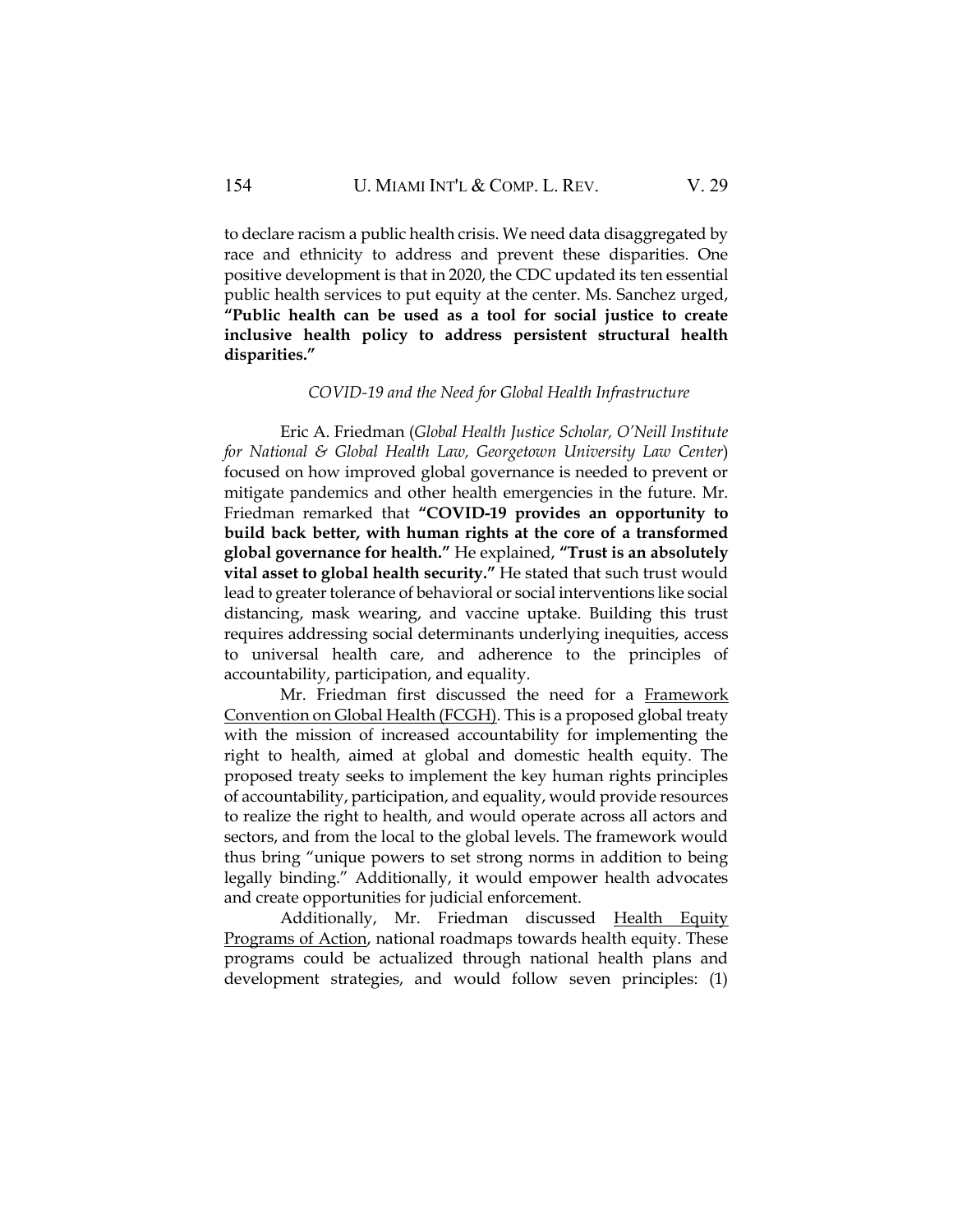participation and inclusive leadership; (2) maximizing health equity; (3) addressing social determinants of health; (4) addressing each population experiencing health inequities (recognizing that particular groups have distinct needs); (5) actions, targets, and timelines; (6) comprehensive accountability; and (7) sustained high-level political commitments. Moreover, the plans should provide specific actions, targets, and timelines and sustain a high-level political commitment.

Finally, Mr. Friedman proposed a new global funding mechanism, th[e Right to Health Capacity Fund.](https://www.hhrjournal.org/2020/05/global-health-in-the-age-of-covid-19-responsive-health-systems-through-a-right-to-health-fund/) The mechanism would advance the right to health principles of equality, accountability, and participation through funding civil society advocacy, as well as mechanisms for health accountability and participation. Specific funding activities could include support for policy analysis, right to health education, strategic litigation, and participatory budgeting and health monitoring. The mechanism would further be governed by a board, including representatives of civil society, as well as foundations, governments, and international institutions.

### *COVID-19 and Vaccine Justice*

Jonathan Cohen (*Program Director, Public Health Program, Open Society Foundations*) shared a framework for vaccine justice. Mr. Cohen highlighted, "Since the pandemic began, it was clear that the development of COVID-19 vaccines, diagnostics, and therapeutics would be a major site of struggle for human rights, equity, and access in health care." Barriers to realization of the right to health include hoarding and export restrictions on personal protective equipment and testing, the bulk pre-purchasing of not yet approved vaccines by wealthy countries, and the reliance on traditional aid models to distribute vaccines to low- and middle-income countries. Now that safe and effective vaccines have been developed, the situation is even worse than imagined, with 110 countries that have not received vaccines. At this rate, more than 85 countries will not have access to COVID vaccines before 2023.

Mr. Cohen emphasized the importance of amplifying and broadening the international human rights framework to tackle structural injustice in both theory and practice. In theory, human rights are rooted in inherent dignity and freedom of all people and may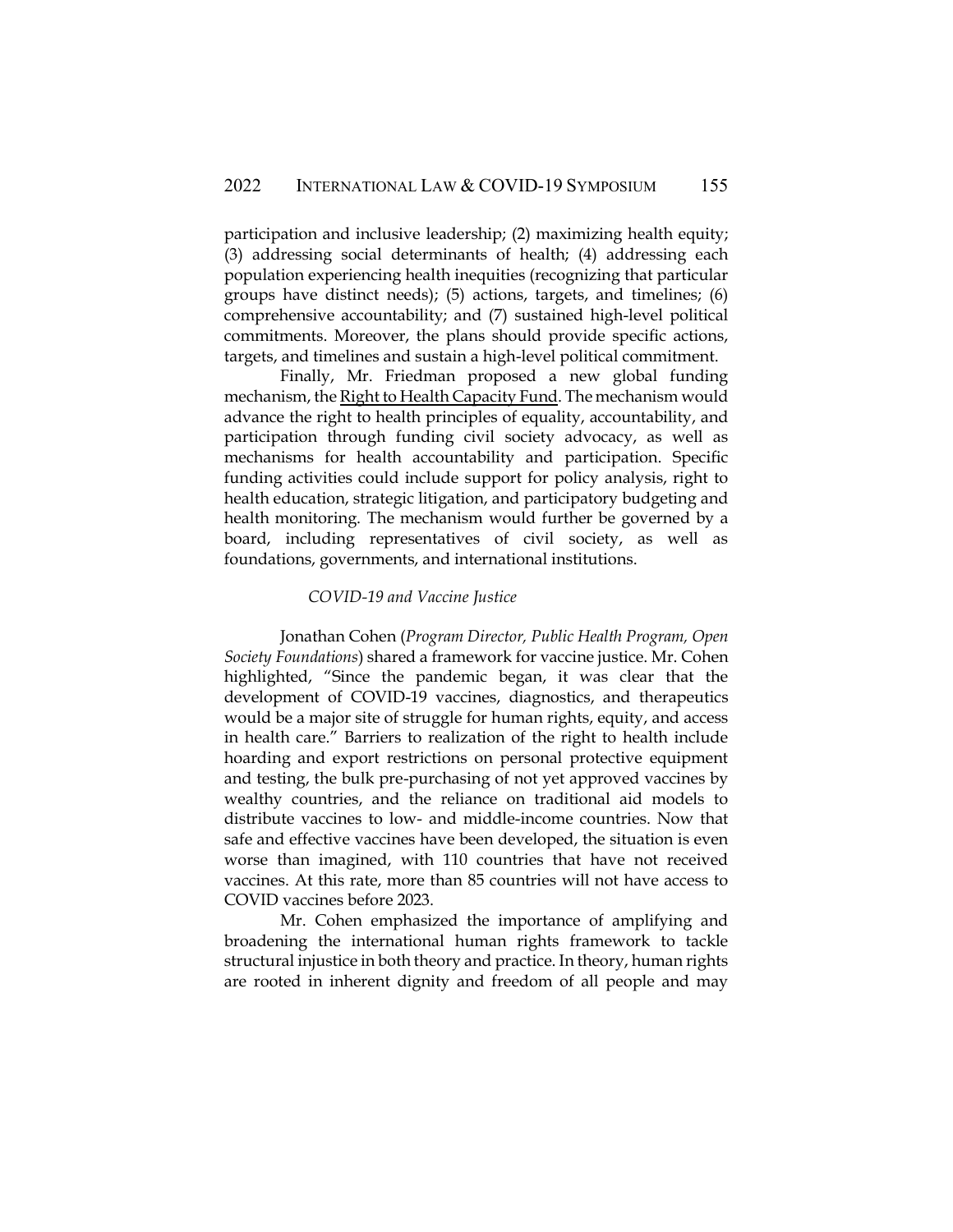require concepts of justice to be capable of addressing historical oppression, dispossession, and exploitation of people built into existing structures. Therefore, in practice, human rights action supplemented by theories of justice must broaden its focus beyond specific violations, directing efforts at radical and transformative change of systems. The impact of COVID and resources available to respond are vastly inequitable across race, gender, socioeconomic status, and income levels of individuals and countries. The current framework prioritizes White people in the Global North, perpetuating the racist myth that the vaccine will go to waste in poorer countries.

To address these disparities, Mr. Cohen described the People's Vaccine Campaign that coalesced months before the vaccine was approved. The campaign represents a growing movement of health and humanitarian organizations, past and present world leaders, health experts, faith leaders, and economists, urging that vaccines be rapidly developed at scale for all people in all countries, free of charge. **"Vaccine Justice rejects the myth of scarcity—the false idea that there are not enough vaccines to go around. Instead, it calls for structural changes that unleash the capacity of low- and middleincome countries to develop and manufacture for themselves."**

Mr. Cohen further underscored, **"Vaccines alone do not save lives. Rather, we need vaccine programs delivered in comprehensive health systems and holistic community services."** He outlined three specific areas that vaccine justice requires addressing. First, development and manufacturing of vaccines needs to diversify and expand to the Global South. Second, vaccine financing and distribution needs to shift from a charity model providing aid to a model of mutual resources and shared goods. Lastly, vaccine delivery and uptake need to target structural barriers faced by historically marginalized groups. These proposed approaches address the root causes of the vaccine inequity we witness today. In describing the difference between the current and proposed systems, he noted, "It is quite obvious which of the two systems amounts to pandemic profiteering versus which one amounts to an actual pandemic response."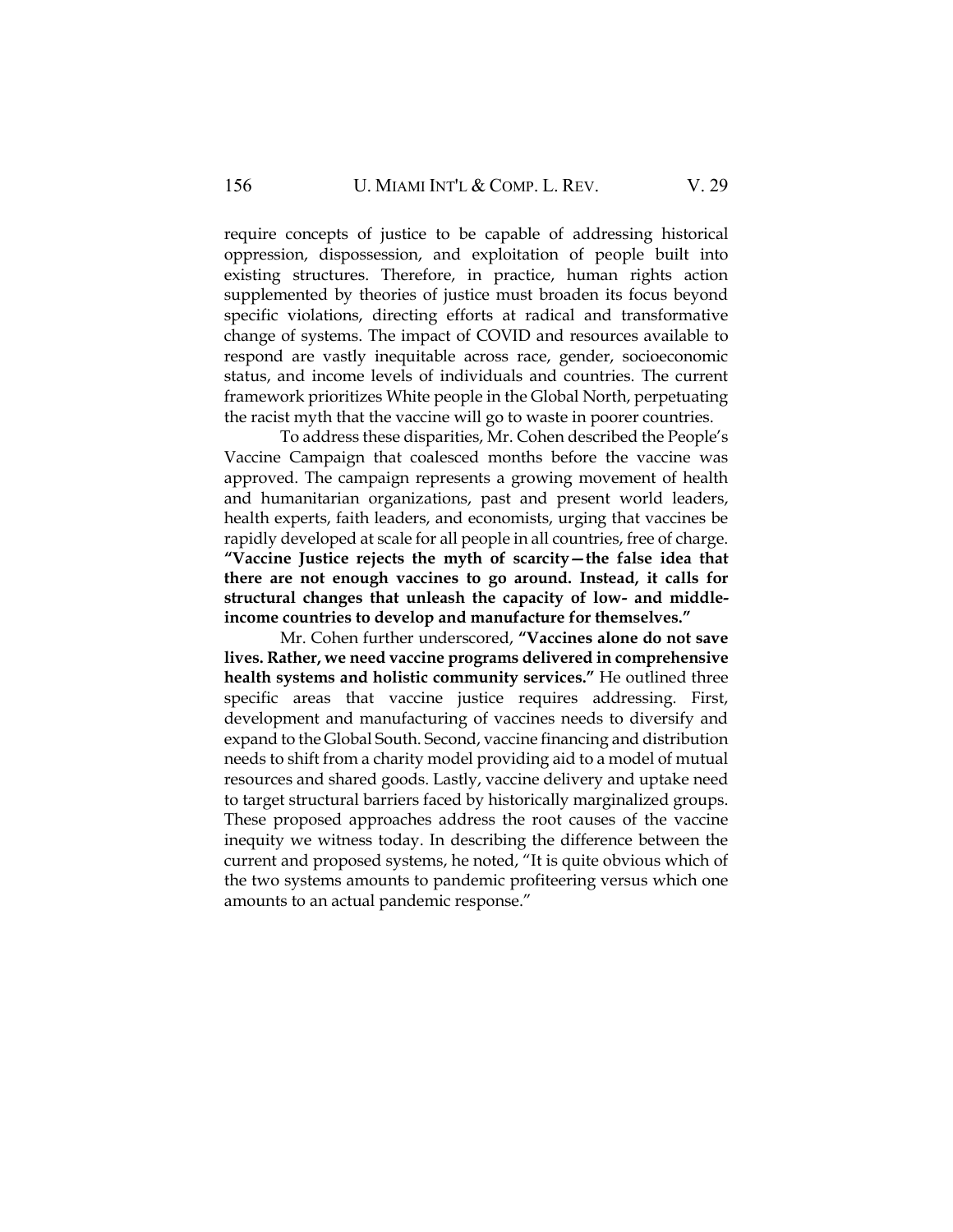#### *Legal and Policy Steps to Respond to COVID-19*

Professor Scheffler then asked the panelists what they think are the most important legal and policy steps that have been taken or should be taken to respond to COVID in an equitable fashion. Ms. Sanchez responded that the passage of legislation to increase funding to public health infrastructure, stressing that the funding must be continuous. Second, she suggested that state and local health departments must have community-based health workers on the ground that are culturally competent and understand the needs of local communities, including low income and rural communities. Lastly, Ms. Sanchez stressed that representation within the public health system is extremely important.

Mr. Friedman suggested fully funding COVAX and the ACT Accelerator, which are mechanisms for the sharing of vaccines. He also called for a more equitable distribution of diagnostics and therapies and an infusion of funding for countries where poverty and food insecurity are soaring. Specific to the U.S., President Biden has put substantial effort into targeting low-income communities and communities of color for vaccines and COVID interventions. Mr. Friedman further noted that the approach of turning asylum seekers back during the pandemic is harmful to public health and is causing egregious harm to some of the most vulnerable individuals. It is thus important for countries to provide asylum to refugees in accordance with international law.

Mr. Cohen called for increasing pressure on member States of the World Trade Organization (WTO) to waive the Agreement on Trade Related Intellectual Property (TRIPS) for the COVID-19 Pandemic. He explained that the TRIPS agreement, as a condition of being a member of WTO, makes countries jump through various hoops to make medicines available in a pandemic. Such restrictions are aimed to reduce the kind of competition necessary to lower driving prices. Countries declaring a public health emergency risk sanctions by wealthy countries who face pressure from pharmaceutical companies and highly paid lobbyists. While waiving the TRIPS agreement is not a perfect solution, it is a profound and important act of global solidarity with middle- and low-income countries.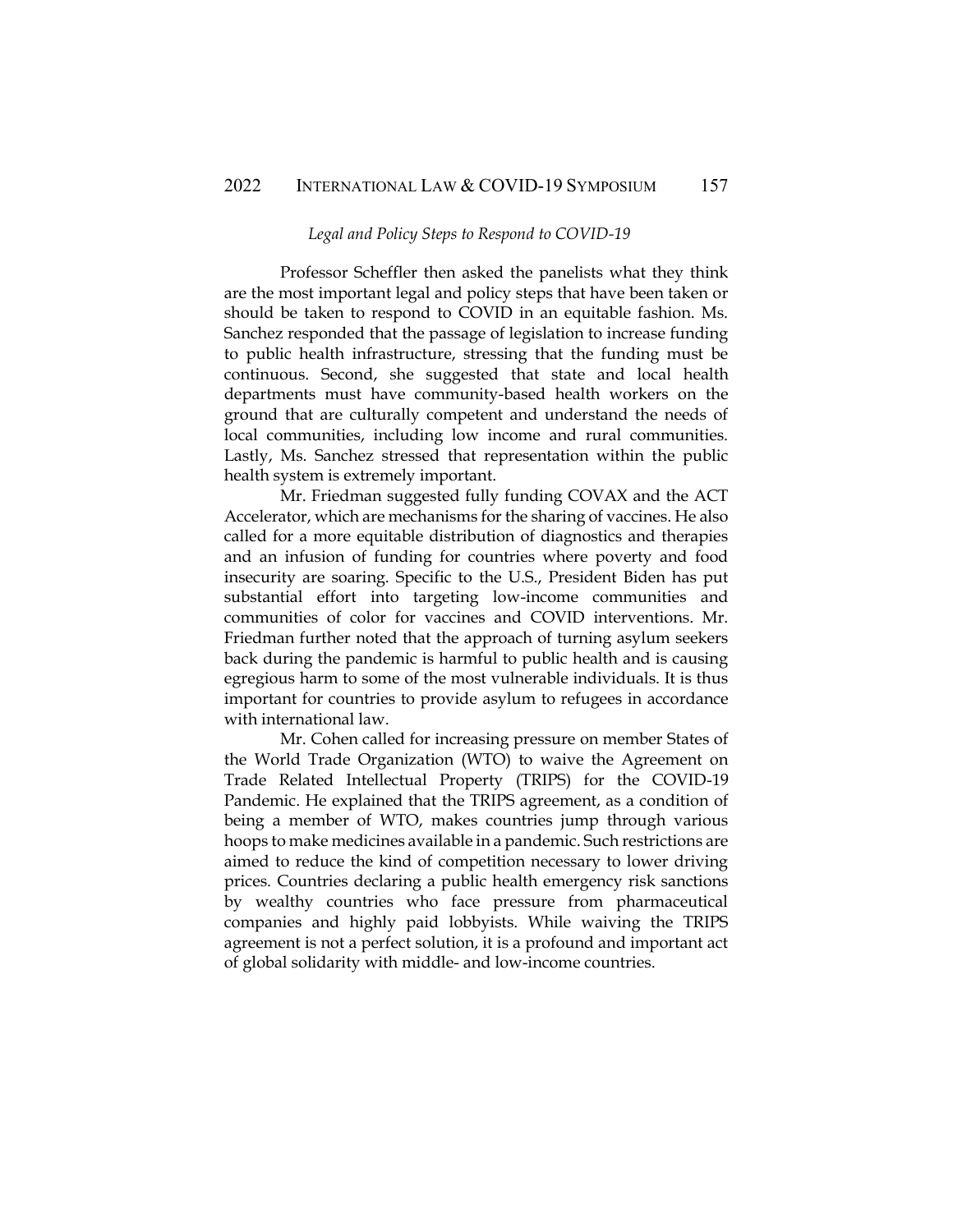Mr. Cohen further made the point that while COVAX is incredibly important, it also has certain limitations. It does not go past the charity model, only targets 20-30% of the vaccine need in countries and includes liability waivers that countries are forced to sign in case of adverse impacts of the vaccine.

#### *Vaccines and Travel Restrictions*

Responding to an audience question regarding travel restrictions depending on the type of vaccine, Mr. Cohen explained that it is likely that there will be a standard WHO list of approved vaccines. He further expects WHO to issue a vaccination card for international travel.

# *Gender Inequality in the Care Sector*

In response to an audience question regarding addressing gender inequality in the care sector, Ms. Sanchez suggested publicprivate partnerships and incentives to diversify and create gender parity in the workforce with funding as an important policy intervention. She stressed the importance of incentives for parental leave and highlighted the need for representation within the health sector. Moreover, it is crucial to ensure that women and girls have the opportunity to take jobs where they can ascend and take on leadership positions.

Mr. Friedman highlighted that President Biden's infrastructure package includes well-paying jobs in the care sector. Mr. Cohen affirmed Mr. Friedman's comment that care is infrastructure. Additionally, he noted that advocates have been calling for care throughout a person's life course, including childcare, family care, and long-term care, to be integrated into our safety net. The infrastructure bill takes us a step towards that, and there are also proposals by the Campaign for Universal Family Care. Mr. Cohen further echoed Professor Ahmed's point about seizing on the transformational opportunity of the pandemic to extend temporary safety net provisions and ease the burden of remote work and isolation.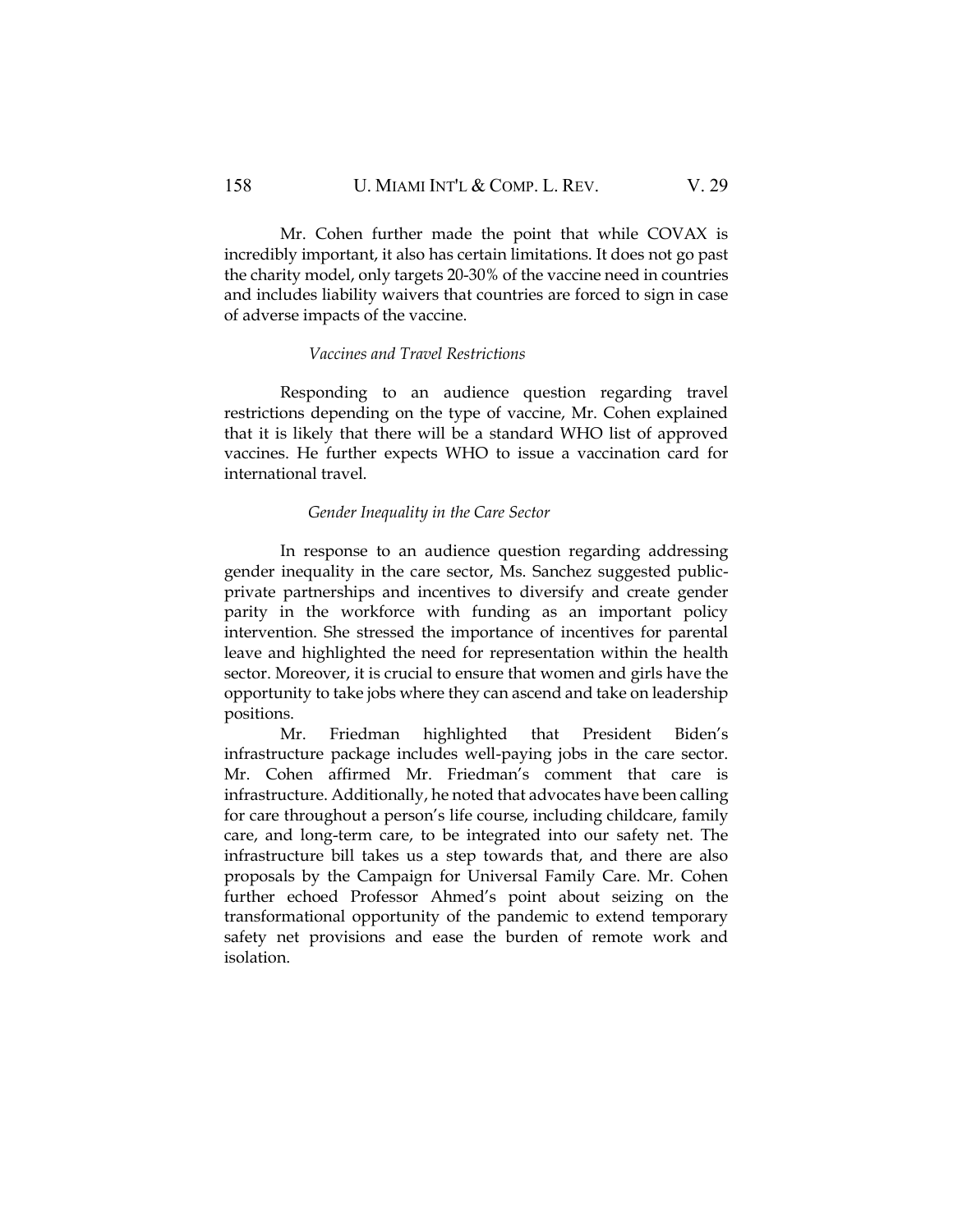#### Closing Reflections

Professor Caroline Bradley (*Professor of Law, Dean's Distinguished Scholar, Associate Dean for International and Graduate Programs, University of Miami School of Law*) closed out the symposium, expressing her pleasure in having International and Graduate Programs sponsor the symposium with the Human Rights Clinic, Human Rights Society, Health Law Association, Environmental Law Program, and *University of Miami International and Comparative Law Review*. She expressed gratitude to Dean Grossman for helping with the symposium's development and thanked the various symposium speakers, Annette Hughes and Ryan Erickson for overseeing the logistics, and the students working to publish papers from the symposium discussions. She especially thanked Professor Tamar Ezer for her work organizing the symposium.

Professor Bradley reflected that the complex issues raised by the pandemic relate to numerous issues of international law. COVID has disrupted all aspects of life and highlighted persistent structural inequities, exacerbating poverty, food insecurity, and domestic violence. Moreover, it has led to increasing debt for less wealthy countries and increased inequality within and between countries. She concluded, **"The University of Miami School of Law will continue to be actively involved in addressing these issues as part of our longstanding and continuing commitment to the study of international law and policy within our hemisphere and beyond."**

#### **RESOURCES**

Symposium Materials

• Website: https://www.law.miami.edu/academics/clinics/ human-rights-clinic/international-law-covid19-symposium

• Speaker Biographies: https://miami.app.box.com/s/p0gu9 tk9nv0j45aknnhdxgfsscdataoo

• Day 1 Recording: https://echo360.org/media/122fa347 f362-48d5-a9ec-df08c5962ea3/public

• Day 2 Recording: https://echo360.org/media/db885b6e-4969-45c2-84a4-97fa13e59a34/public